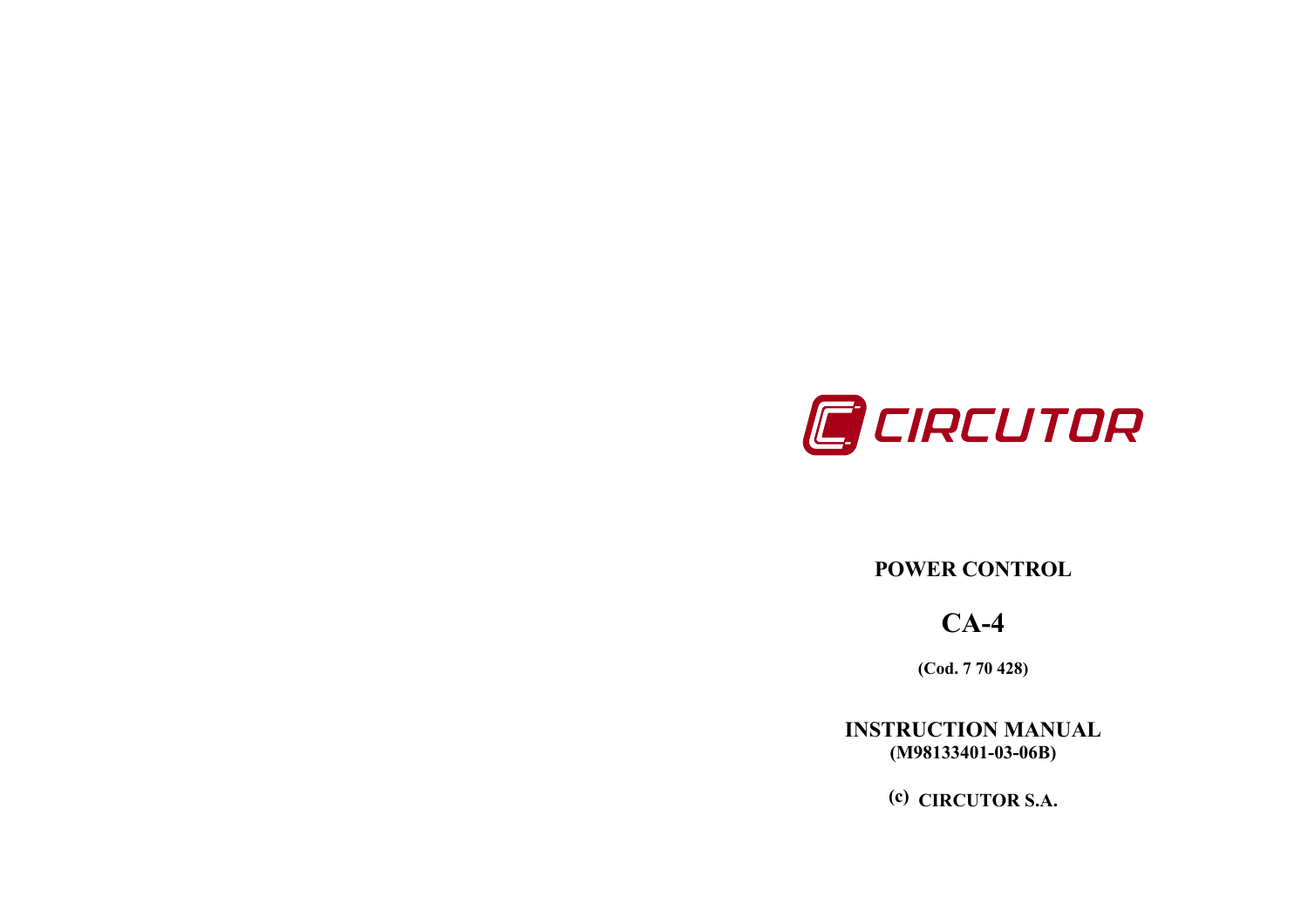## **INDEX**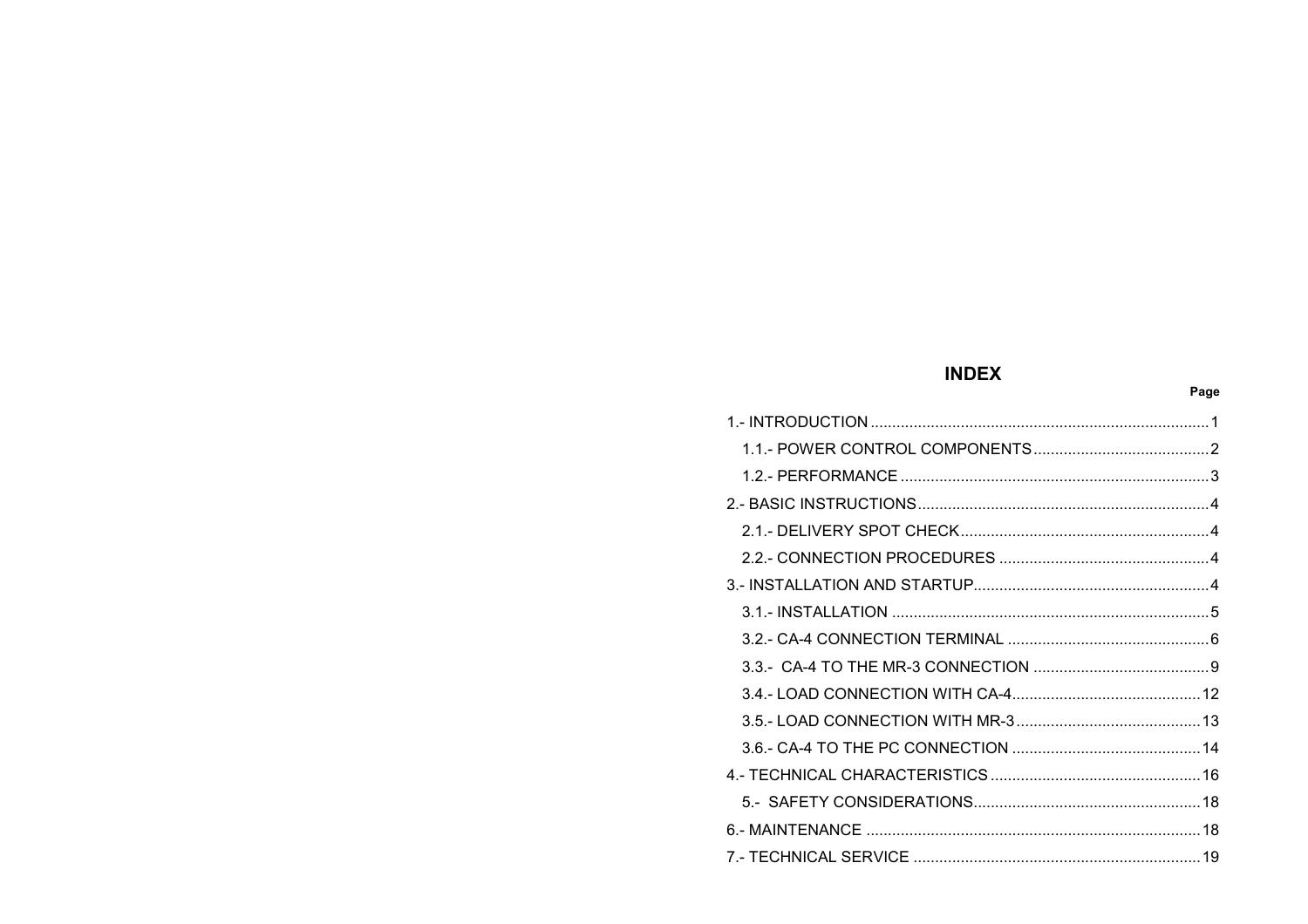## POWER CONTROL CA-4

#### 1.- INTRODUCTION

CA-4 power controller has been created to control the maximum demand of energetic consumption of factories, industrial areas, offices flats, big surfaces and where ever we want to have a control above the loads to avoid to excel the maximum demand of contracted energy.

To allow it, the controller will use the modules to act on the loads. An analisis process of the energetic consumption will disconnect loads according to a priority order when the consumption is going to excel the maximum allowed level and the controller will connect again the loads according to a priority order when the consumption returns to a correct level.

The controller always tries to keep connected the maximum number of loads in all possible time. Then, the consumed prices will always approximate to allowed maximum level. Nevertheless, they never won't exceed it, and we will avoid to pay extra charges in the electrical company bill because of we have consumed more energy than we have contracted (in companies that apply this type of extra charge).

The system has been designed in a modular process, then, we can adapt it to each type of industrial plant. For example, we can use CA-4 controller with small companies, using some MR-3 modules, and we can use the same controller but more number of modules with bigger companies.

Modular design give us some advantages:

• Divided system

We don't need to have the whole power control system in only one place of the industrial plant. This control system will allow us to install each MR-3 modules near the loads we want to control. Then, we'll avoid to install too many long cables between the loads and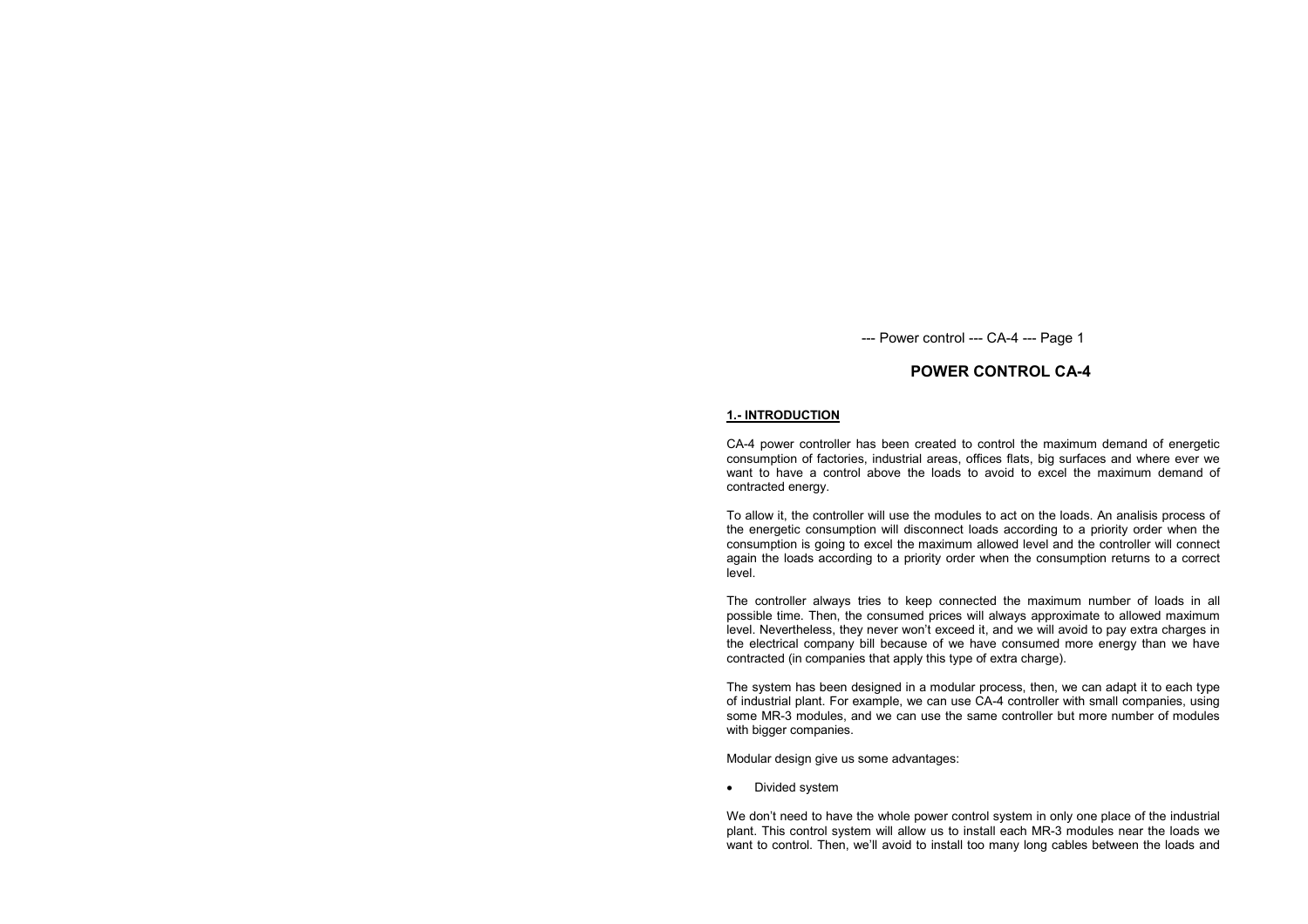the controller. We'll just need a RS-485 bus that connects the MR-3 to the controller and short cables between MR-3 modules and the loads we want to connect.

However, if we want the controller works, we have to program several parameters with the controller software.

In the intructions manual, we can see how we can configure the controller and we'll see all the possibilities that this device give us, too.

• Easy to expand

If we need to expand the number of loads that we want to control in an industrial plant which has a CA-4 controller, we'll be able to do it quickly and easly. We'll just need to expand the number of MR-3 modules, and we'll connect them to RS-485 bus and we'll make necessary connections of new loads that we want to add.

## 1.1.- POWER CONTROL COMPONENTS

Power control system is compound of:

• A CA-4 controller

It supervises the installation and it decides if it's necessary to act over the loads.

• MR-3 modules

This modules (using their inputs and outputs) allow to know to CA-4 controller the load status (inputs) and they allow to the controller to act over the loads (outputs)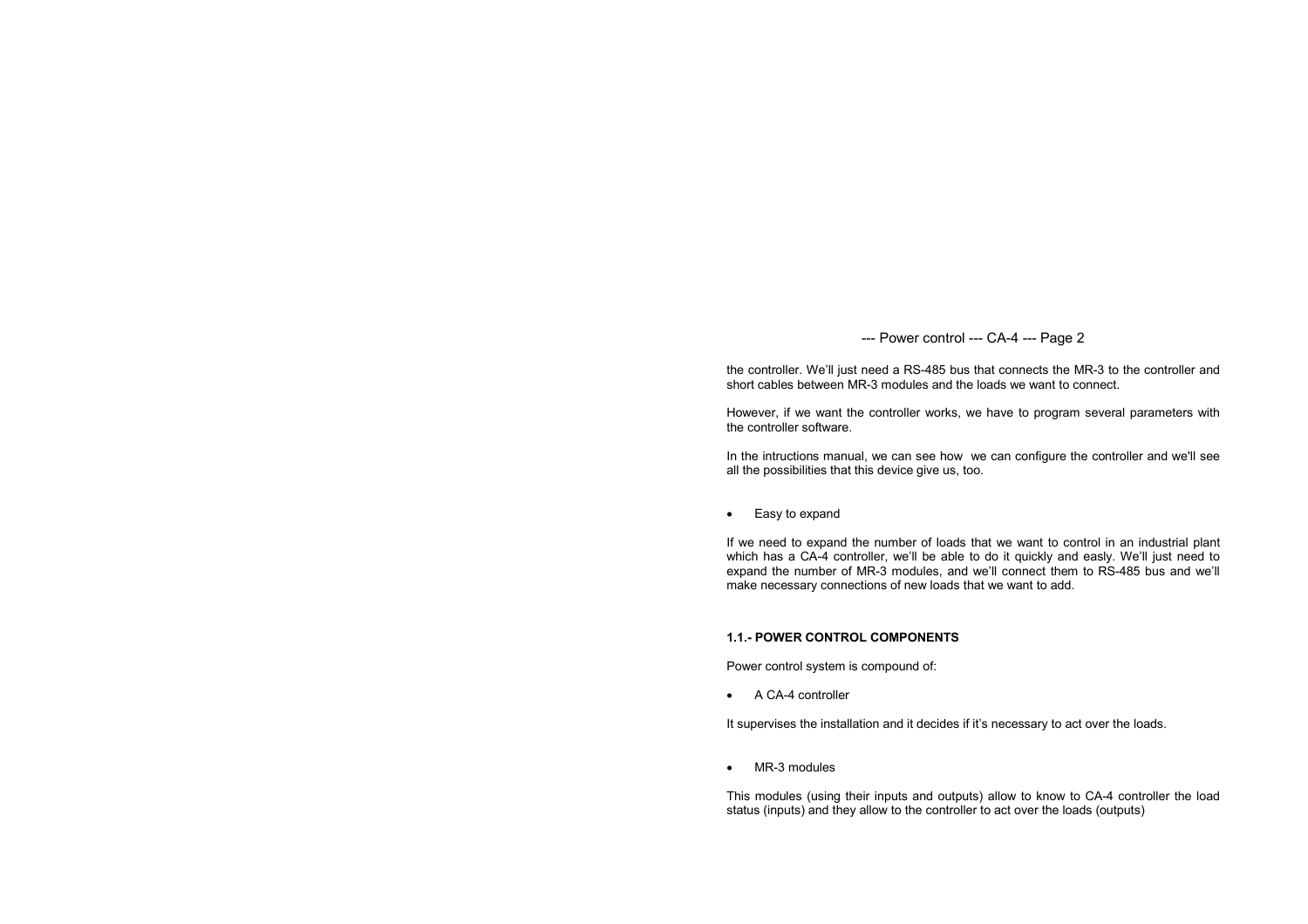#### 1.2.- PERFORMANCE

CA-4 controller can control up to three loads, so, it's perfect to little factories where it isn't necessary to control a lot of loads to mantain the maximum demanded power under contracted power. Elsewhere, we can use MR-3 modules to increase the number of loads we want to control. If we use a RS-485 communications bus, we can connect MR-3 modules to the CA-4 controller, then, the number of controlled loads can increase in an important way.

CA-4 controller, by means of MR-3 inputs, always knows if the loads are connected or disconnected, then, it knows if it can control a load or if it can't do any action with it, using other loads to do the control. So that CA-4 controller only will act over the loads that it can control and it won't lose time with the loads that it can't control.

However, CA-4 controller will be able to decide if it stops or connects load in MR-3 outputs. When CA-4 controller has to stop or connect again a load, it will send an order to corresponding MR-3 and then, the module will act over the load with corresponding output.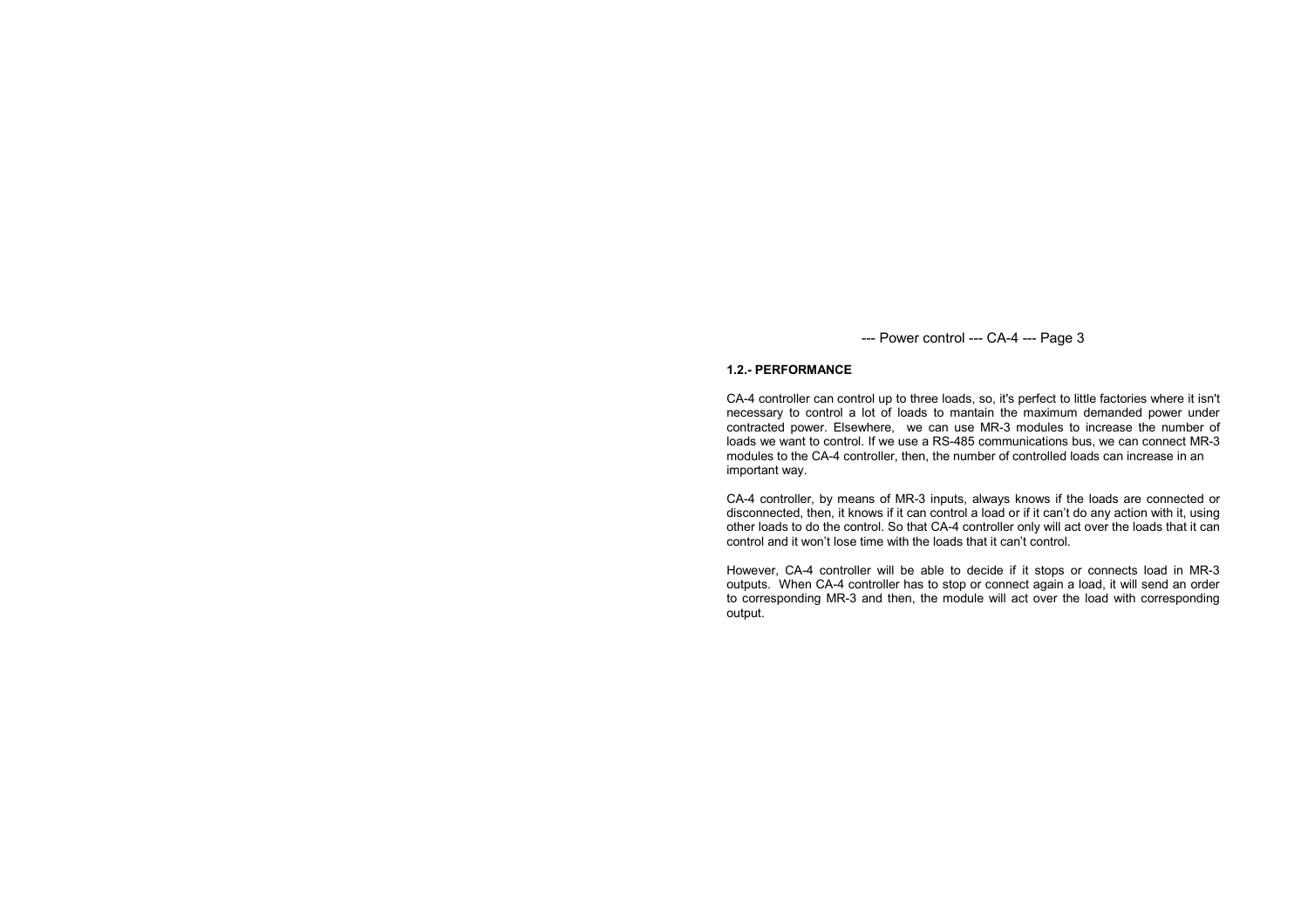## 2.- BASIC INSTRUCTIONS

## 2.1.- DELIVERY SPOT CHECK

This manual is issued to help all the CA-4 users to install and use it in order to get the best from it. After receiving the unit please check the following points:

- (a) Does this device corresponds to your order specifications?
- (b) Check if any damage was done during the shipment process.
	- (c) Verify that it includes \*One instruction manual.

## 2.2.- CONNECTION PROCEDURES



The manual you hold in your hands contains information and warnings that the user should respect in order to guarantee a proper operation of all the instrument functions and keep its safety conditions.

## 3.- INSTALLATION AND STARTUP

The manual you hold in your hands contains information and warnings that the user should respect in order to guarantee a proper operation of all the instrument functions and keep its safety conditions.

The instrument must not be powered and used until its definitive installed on the cabinet's door.

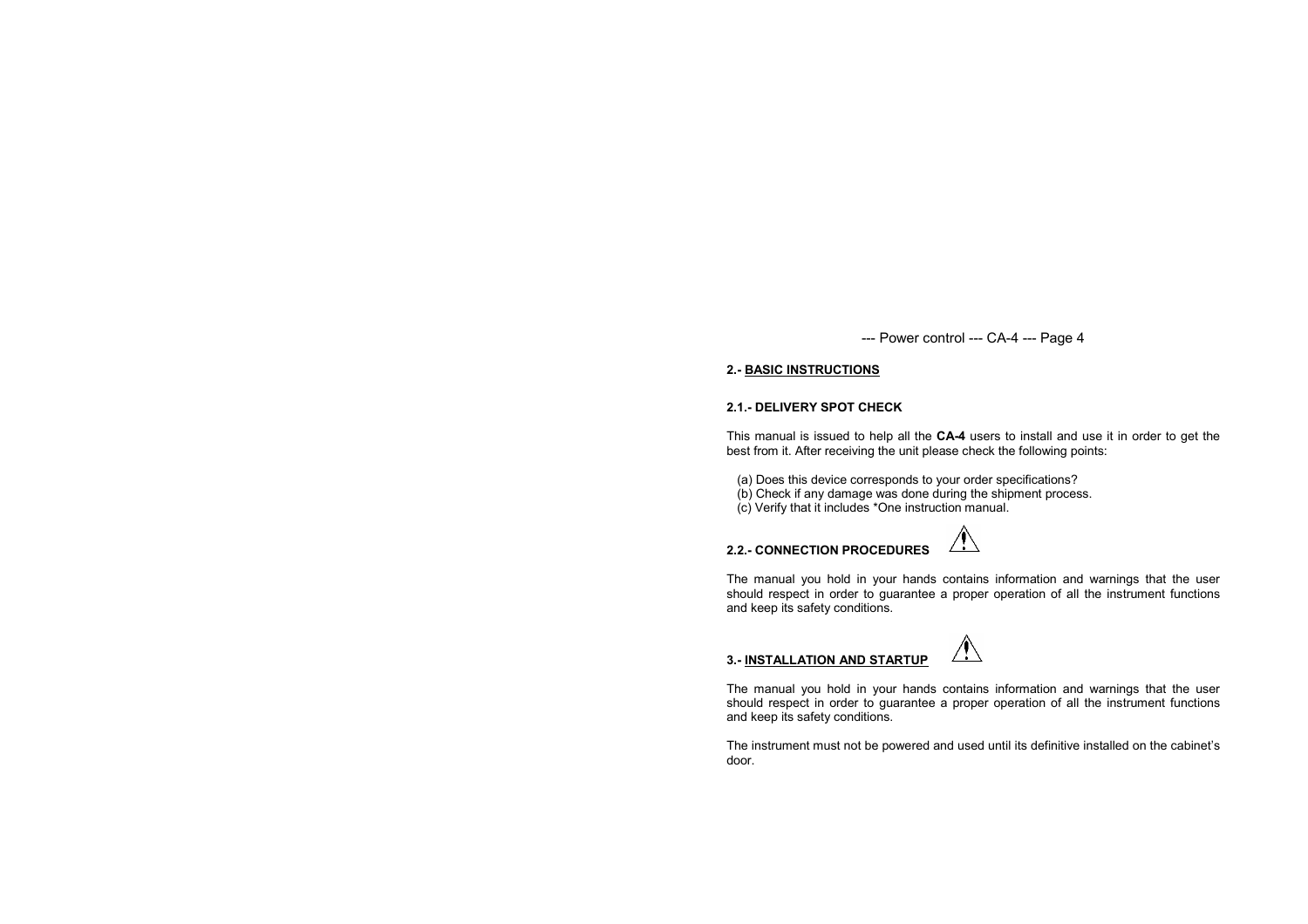Whether the instrument is not used as manufacturer's specifications, the protection of the instrument can be damaged.

When any protection failure is suspected to exist (for example, it presents external visible damages), the instrument must be immediately powered off. In this case contact a qualified service representative.

## 3.1.- INSTALLATION

Before applying DC power to the, check following points:

- (a) Supply voltage: 24 V d.c. applied on Power+ and Power- terminals
- (b) Consumption: 250 mA
- (c) Operation conditions:
	- Operating temperature: -10 to +60ºC
	- Humidity: 25 to 75 % R.H.
- (d) Safety: Designed to meet protection class II as per EN 61010.

Mounting:

Instrument is to be mounted on DIN rail mounting device with low dimensions. All connections keep inside the cabinet.

Note that with the instrument powered on, the terminals could be dangerous to touch and cover opening actions or elements removal may allow accessing dangerous parts. Therefore, the instrument must not be used until this is completely installed.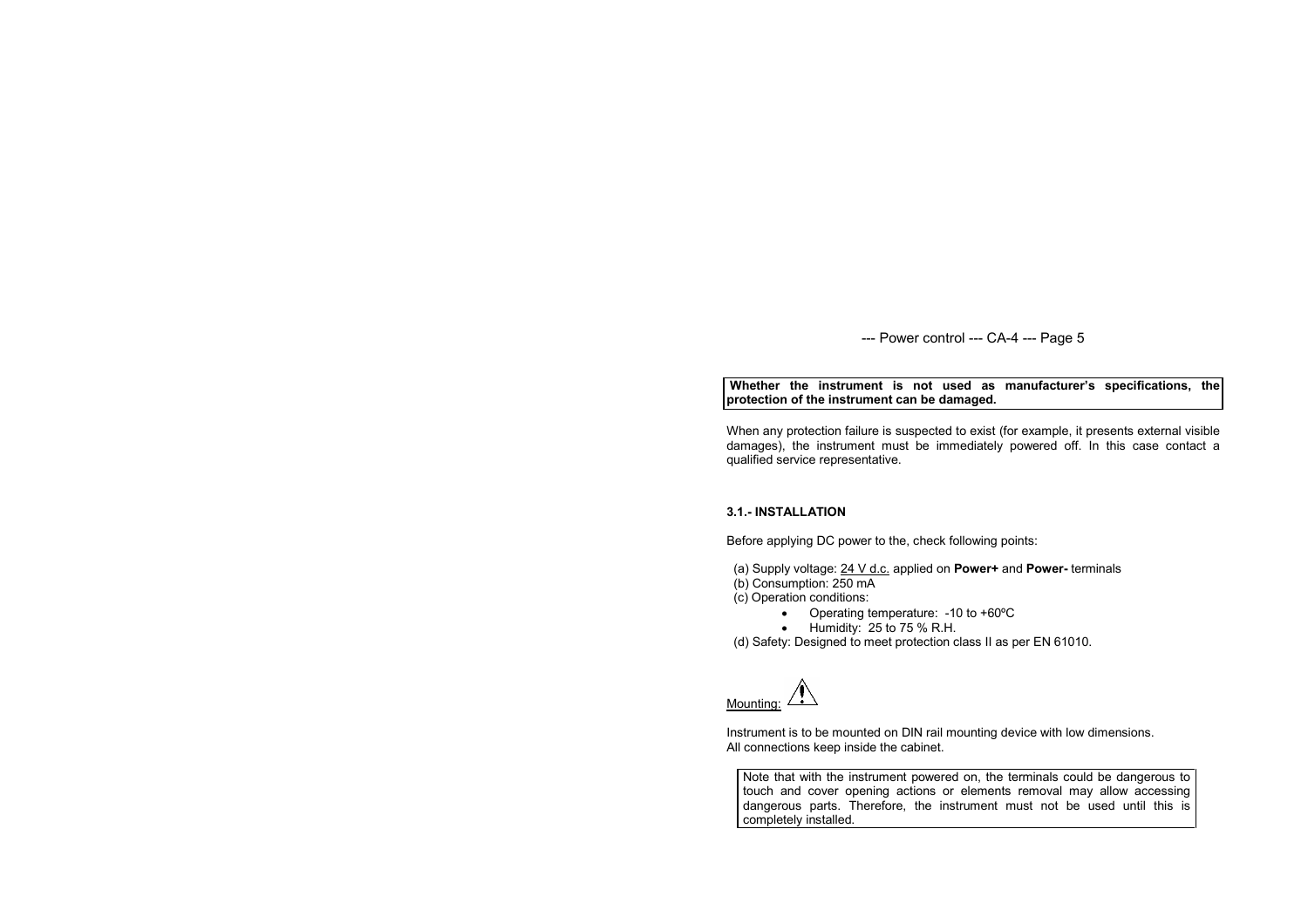## 3.2.- CA-4 CONNECTION TERMINAL

| Γ<br>Terminal N° | Concept                                  |
|------------------|------------------------------------------|
| 8                | Voltage reference Power- / Inputs common |
|                  | Input 1 --- Load 1                       |
| 6                | Input $2$ --- Load $2$                   |
| 5                | Input 3 --- Load 3 or pulse of synchrony |
| 4                | Input 4 --- KWh pulse                    |
| 9                | Voltage supply Power+                    |
| 10               | Relay output 1 --- Load 1                |
| 11               | Relay output 2 --- Load 2                |
|                  | Relay output 3 --- Load 3                |
| 2                | Relay output 4 --- Alarm relay           |
| 3                | Relay common                             |

The connection with the MR-3 and the PC is done through the contacts on the device frontal.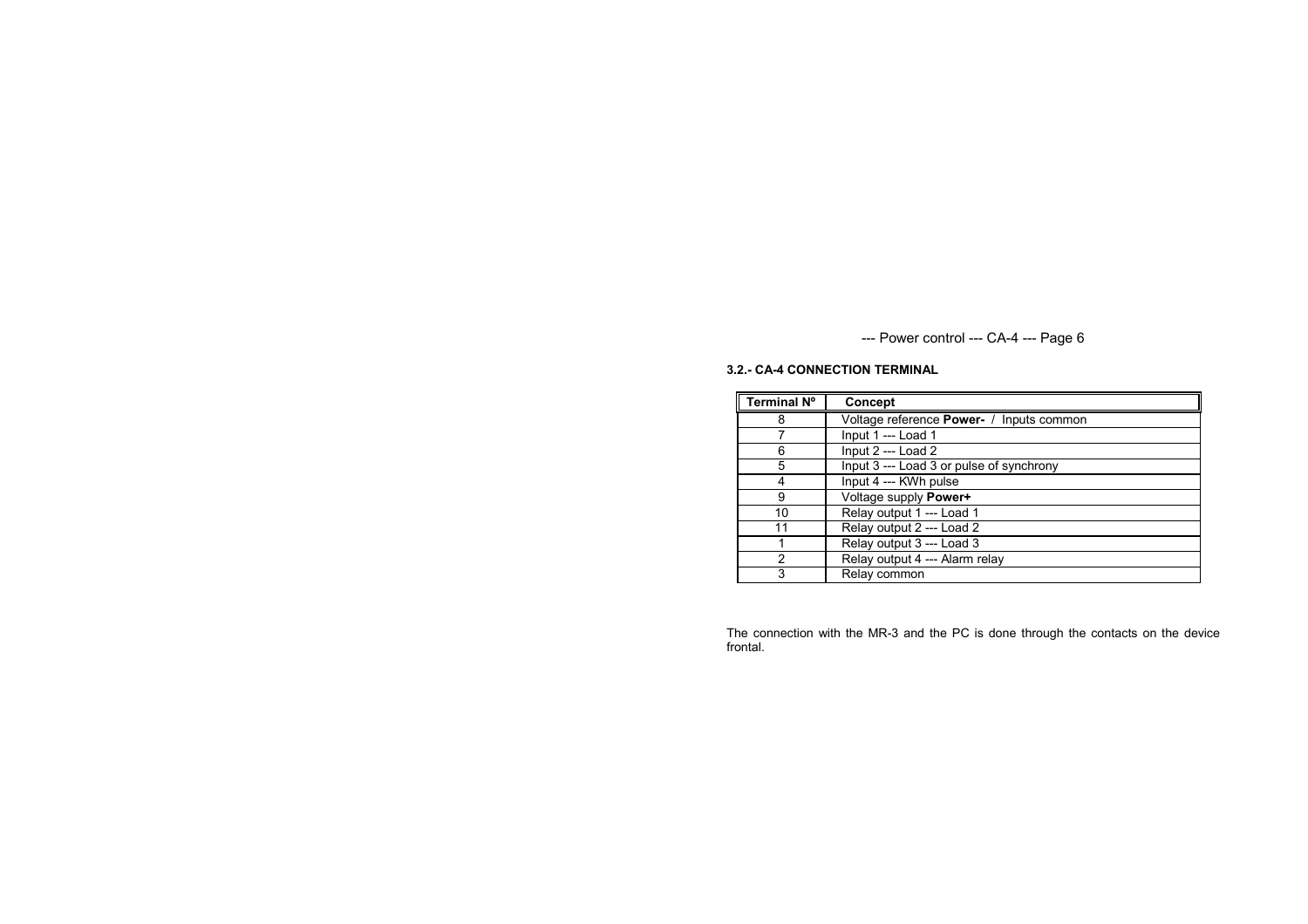

Detail of CA-4 frontal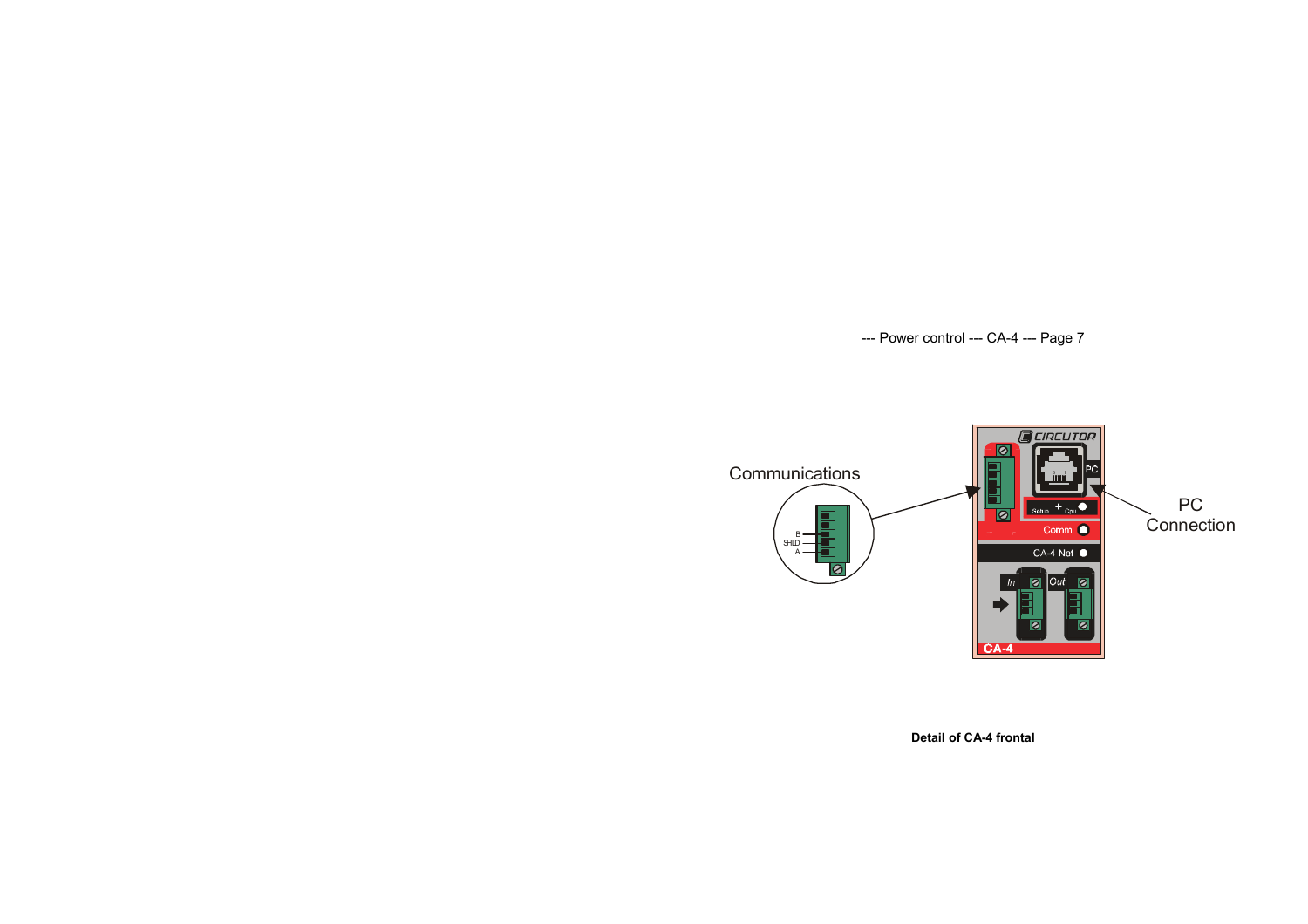

Detail of Undecal base connectors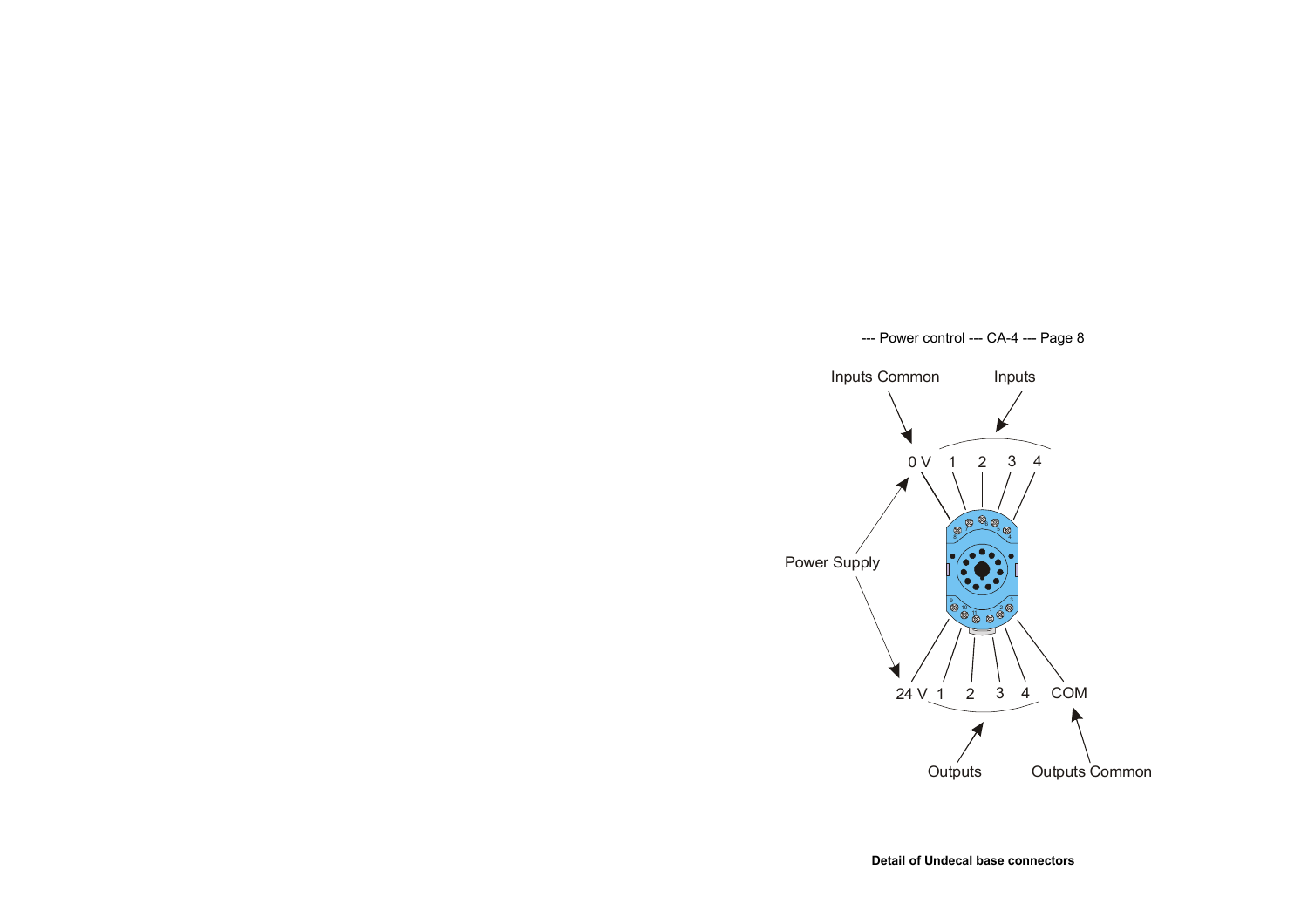#### 3.3.- CA-4 TO THE MR-3 CONNECTION

The connection between CA-4 and the MR-3 must be done with an RS-485 communication bus.

The RS-485 communication bus may be up to 1200m in length and the MR-3 can be placed anywhere along the bus.

In some cases, in each end of the communication bus must be terminated with a 120 $\Omega$  resistor, so there must be 2 resistors per bus. This resistance will only be necesary if communications failures are detected in the communications between the controller and the proximity readers, due to the line impedance

See followind connections diagram for installation: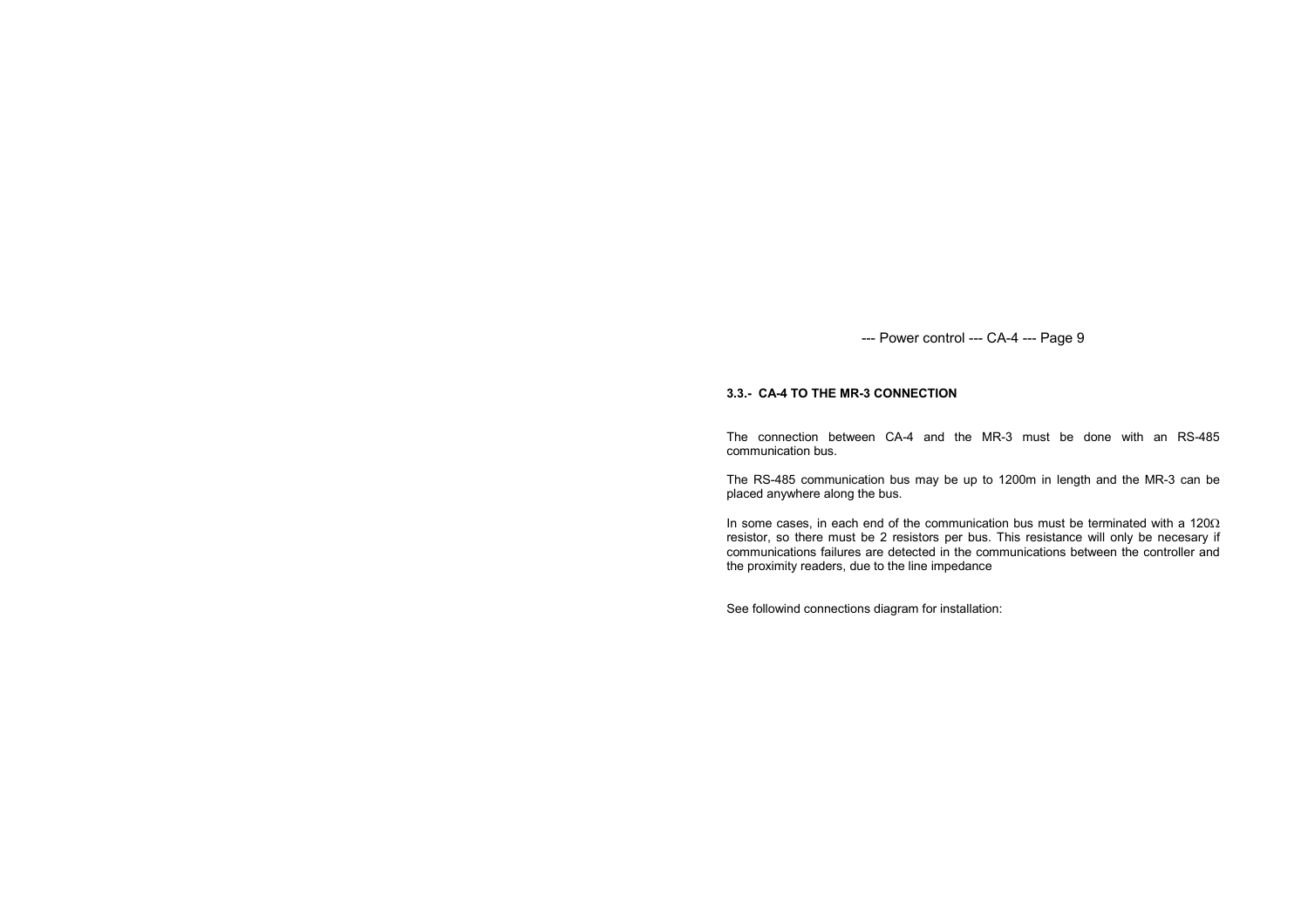

(\*) Before intalling the EOL 120  $\Omega$  resistance, refer to previous page information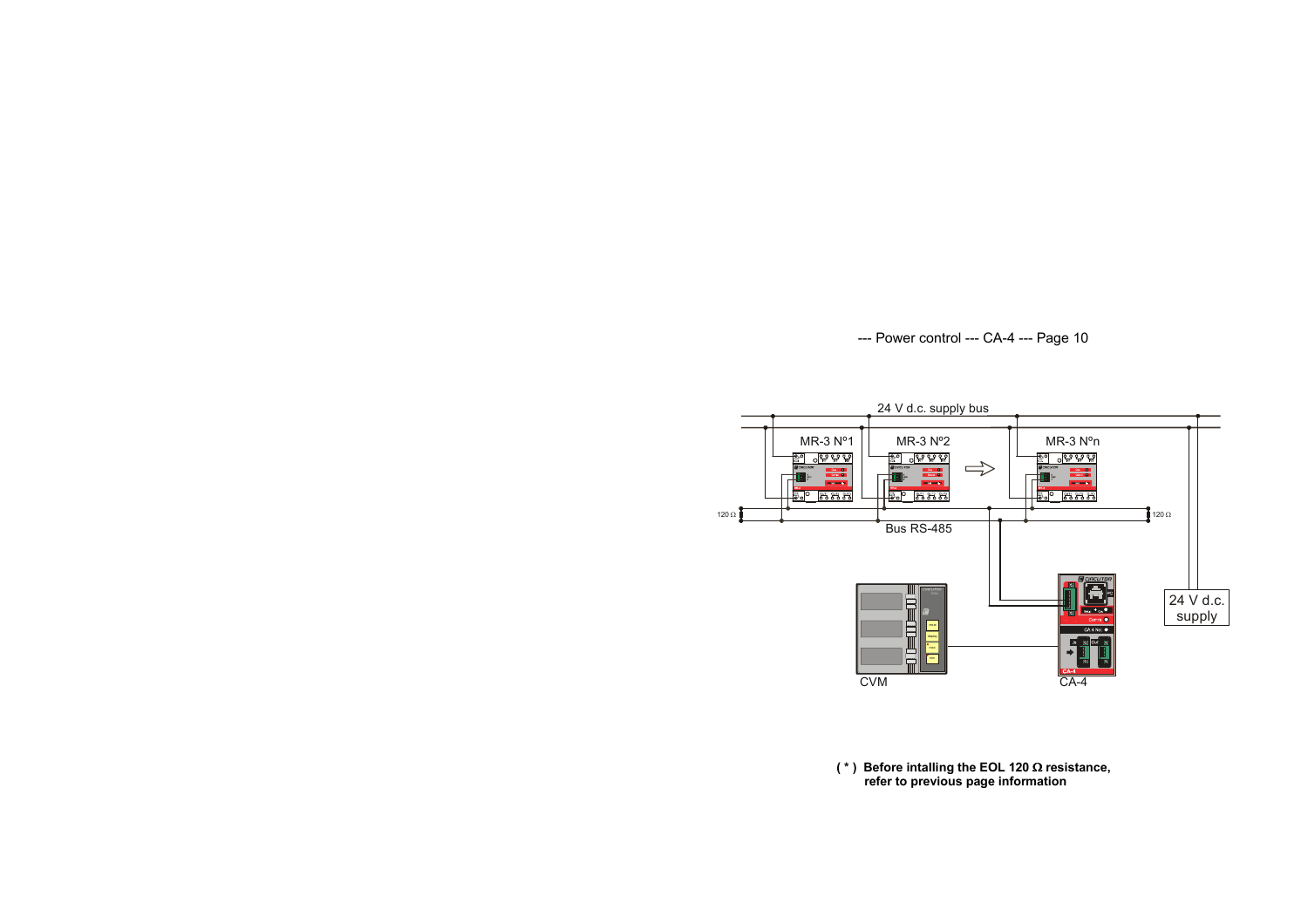Asignación de la dirección de los MR-3 :

- **Remove power supply to the CA-4 controller**
- **Press Setup** button places in the frontal side of the controller
- **Without stop pressing Setup button attach power supply to the controller again**
- **Controller's Comm led will light on. Do not stop pressing Setup until it lights off**
- At this moment, **Comm** and **Cpu** leds become intermittent
- **Pulsar el botón Set de los MR-3 en el orden establecido. Al pulsarlo los leds Comm** y Cpu se iluminarán intermitentemente y ya quedará asignada la dirección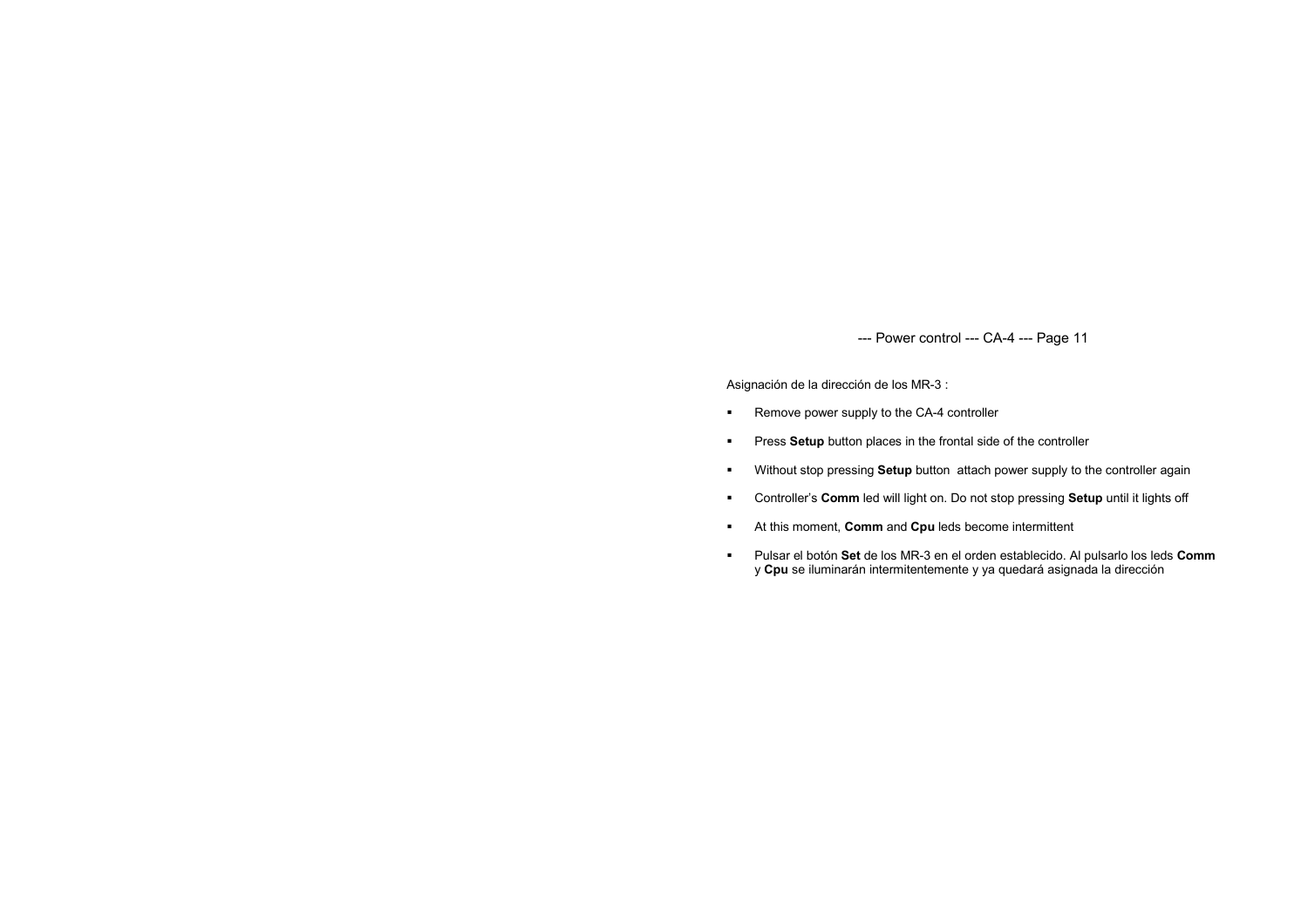## 3.4.- LOAD CONNECTION WITH CA-4

See followind connections diagram for connections:

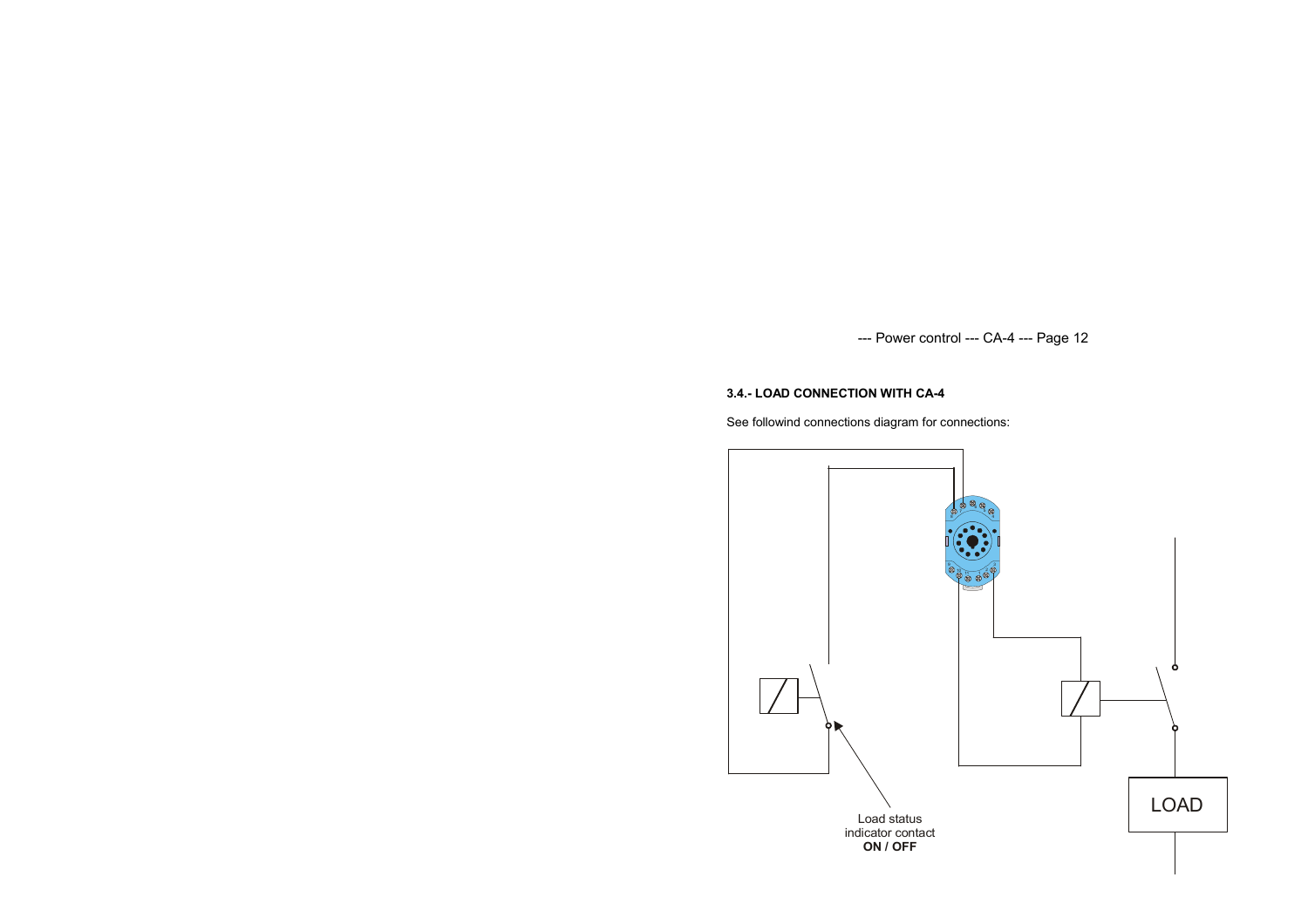## 3.5.- LOAD CONNECTION WITH MR-3

See followind connections diagram for connections:

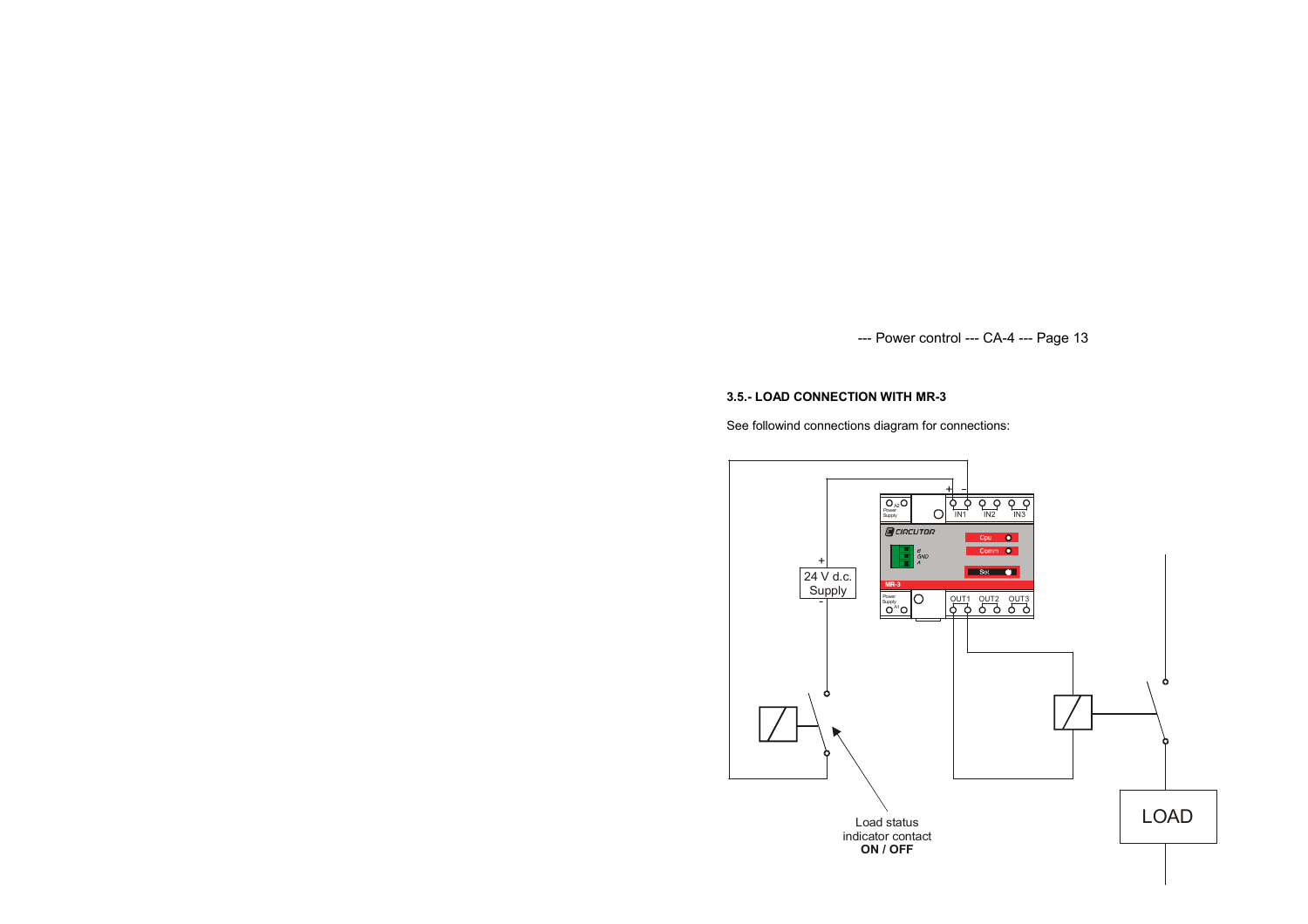## 3.6.- CA-4 TO THE PC CONNECTION



If the distance between the CA-4 and the PC is longer to 12m, the RS-232 communication between the two devices is not recommended. An RS-485 communication bus must be used, so two more devices are required:

- RS-232 / RS-485 converter connected to the CA-4

- RS-232 / RS-485 intelligent converter connected to the PC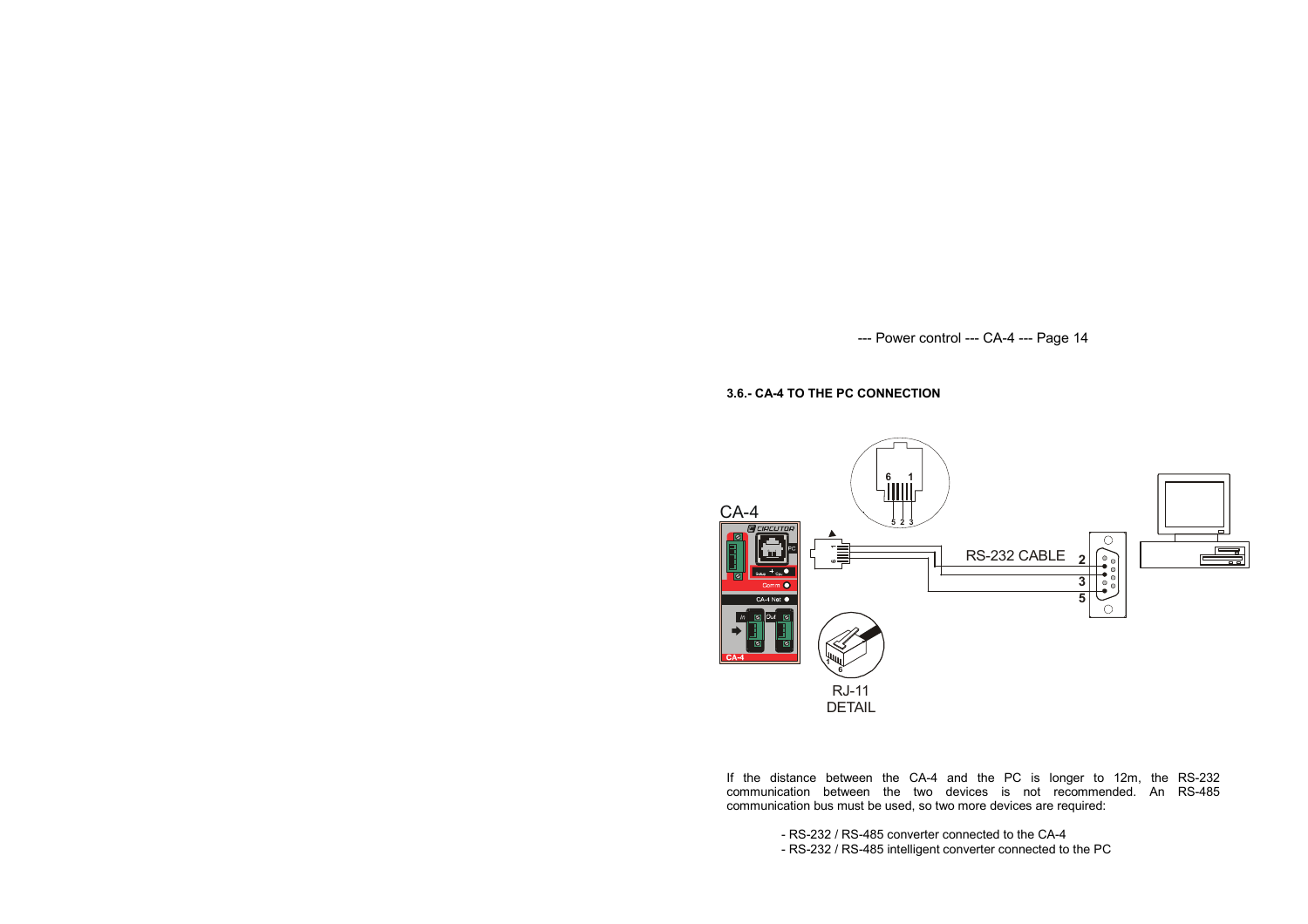The next picture shows the connections of the RS-232 / RS-485 converters to the CA-4 and the PC.

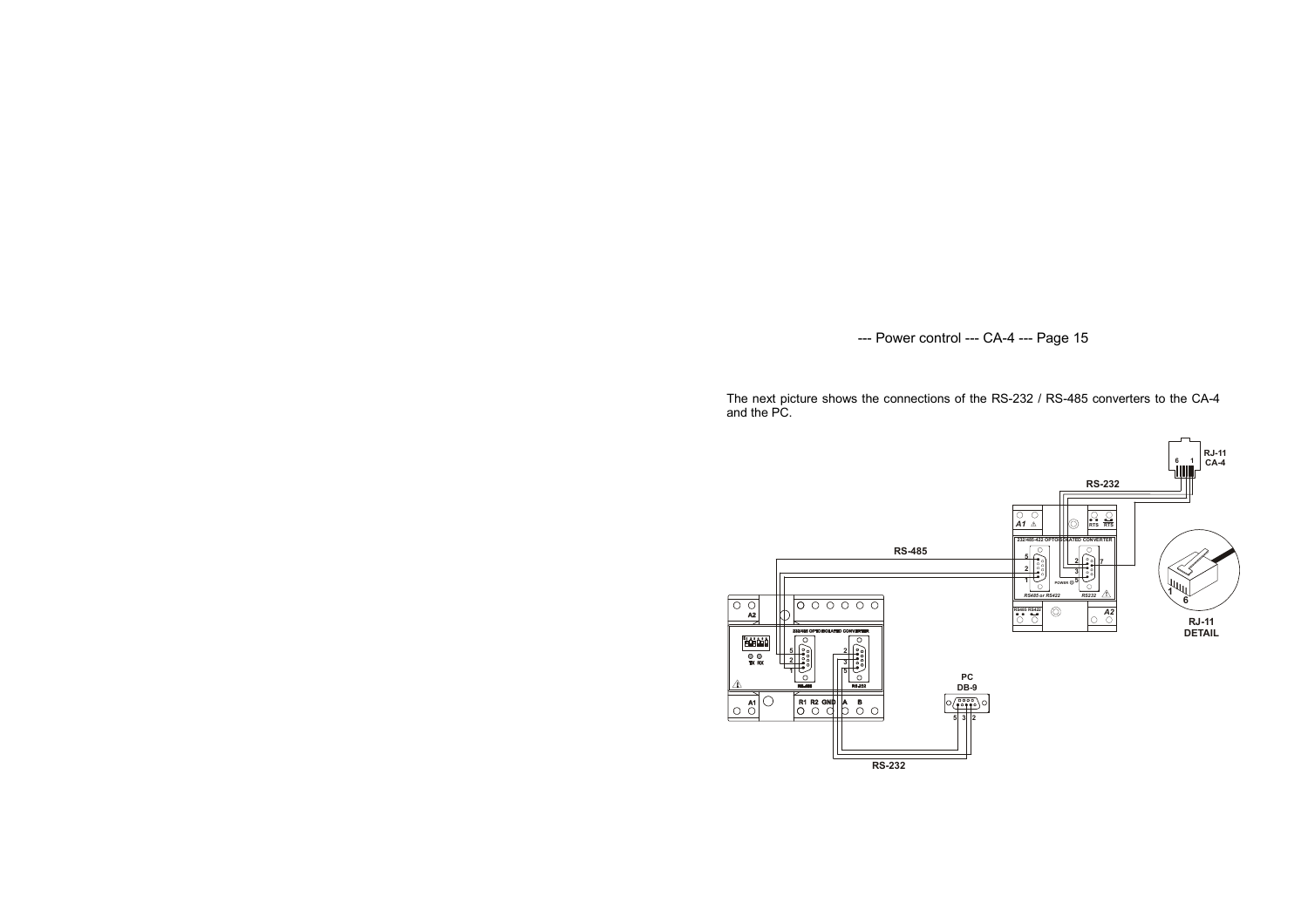## 4.- TECHNICAL CHARACTERISTICS

| <b>Power Supply:</b>                 |                                              |
|--------------------------------------|----------------------------------------------|
|                                      | $24$ V d.c.                                  |
| Voltage tolerance                    | $+/- 25 \%$                                  |
| Consumtion                           | 250 mA                                       |
| Working temperature                  | $-10$ to $+60$ ° C                           |
| Output relay features :              | (4 relays)                                   |
| Insulation voltage                   | 1000 V contact-contact / 4000 V contact-coil |
| Thermal current lth                  | 3 A                                          |
| Maximum operation power              | 1500 VA                                      |
| Mechanical life                      | $3 \times 10^7$ operations                   |
|                                      | 350 op. per hour (at maximum load)           |
| Digital inputs                       | 4 free voltage contacts (10 mA - 24 V d.c.)  |
| <b>Constructive characteristics:</b> |                                              |
|                                      | Fitted onto symmetrical DIN 46277            |
|                                      | (EN 50022)                                   |
| Frontal cover                        | Lexan                                        |
|                                      | Category I, EN 61010                         |
| Other characteristics :              | 1 "Test" key to configure the system.        |
| Standards:                           | EN 50082-1, EN50082-2, EN 61000-3-2,         |
|                                      | EN 61000-3-3, EN 61010-1                     |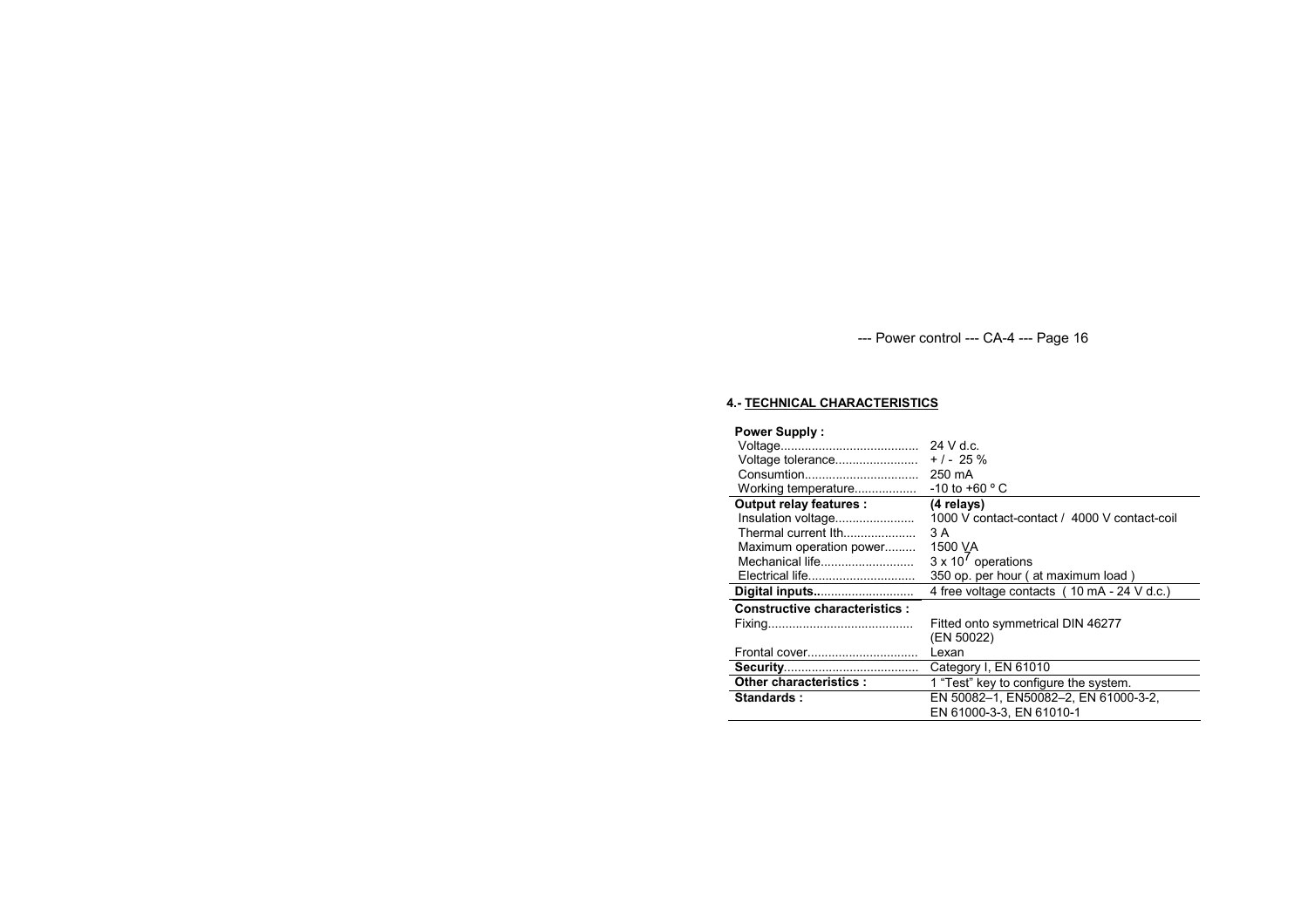CA-4 dimensions:



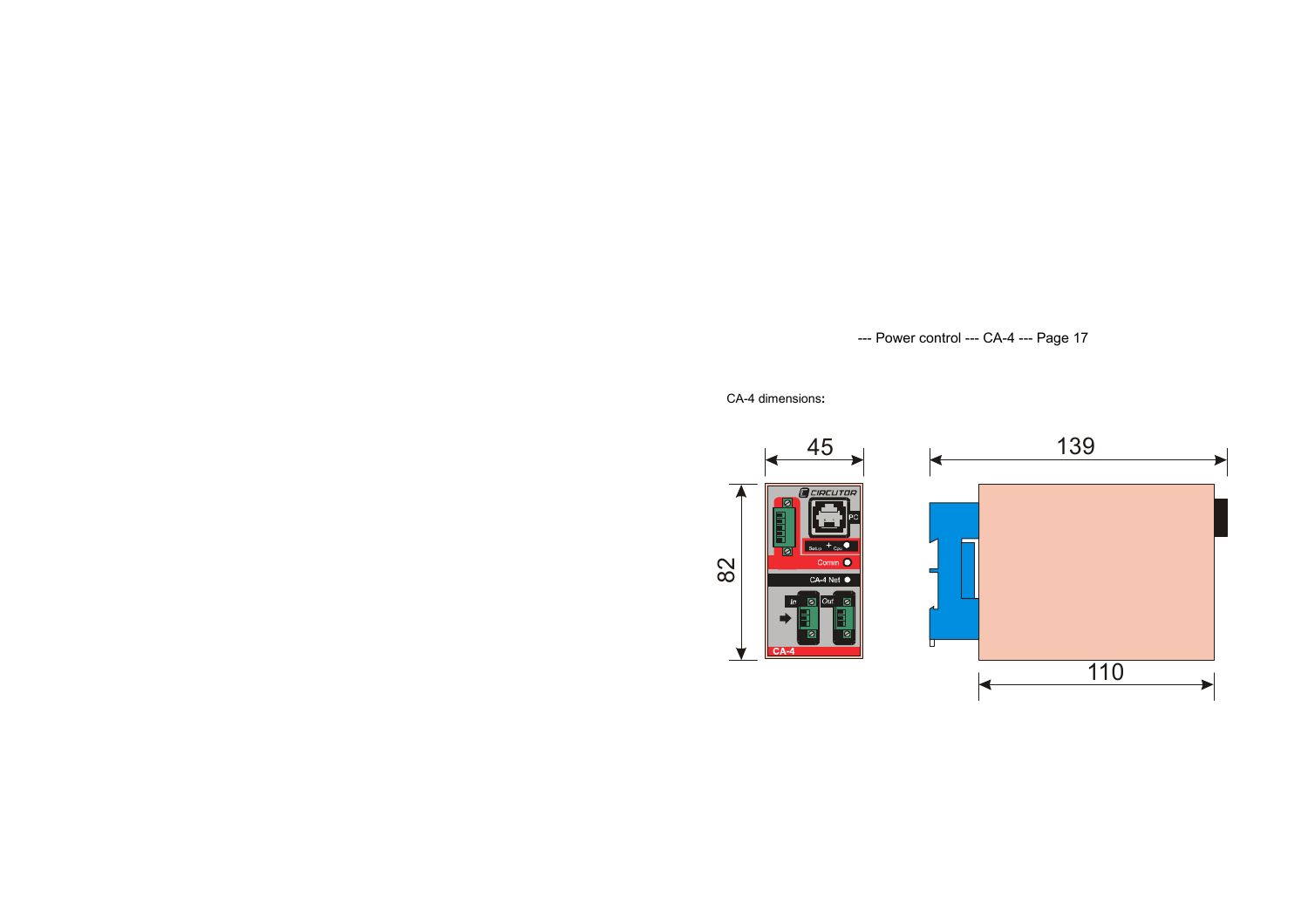

All installation specification described at the previous chapters named INSTALLATION AND STARTUP, INSTALLATION MODES and SPECIFICATIONS.

Note that with the instrument powered on, the terminals could be dangerous to touch and cover opening actions or elements removal may allow accessing dangerous parts. This instrument is factory-shipped at proper operation condition.

#### 6.- MAINTENANCE

CA-4 does not require any special maintenance. No adjustment, maintenance or repairing action should be done over the instrument open and powered and, should those actions are essential, high-qualified operators must perform them.

Before any adjustment, replacement, maintenance or repairing operation is carried out, the instrument must be disconnected from any power supply source.

When any protection failure is suspected to exist, the instrument must be immediately put out of service. The instrument's design allow a quick replacement in case of any failure.